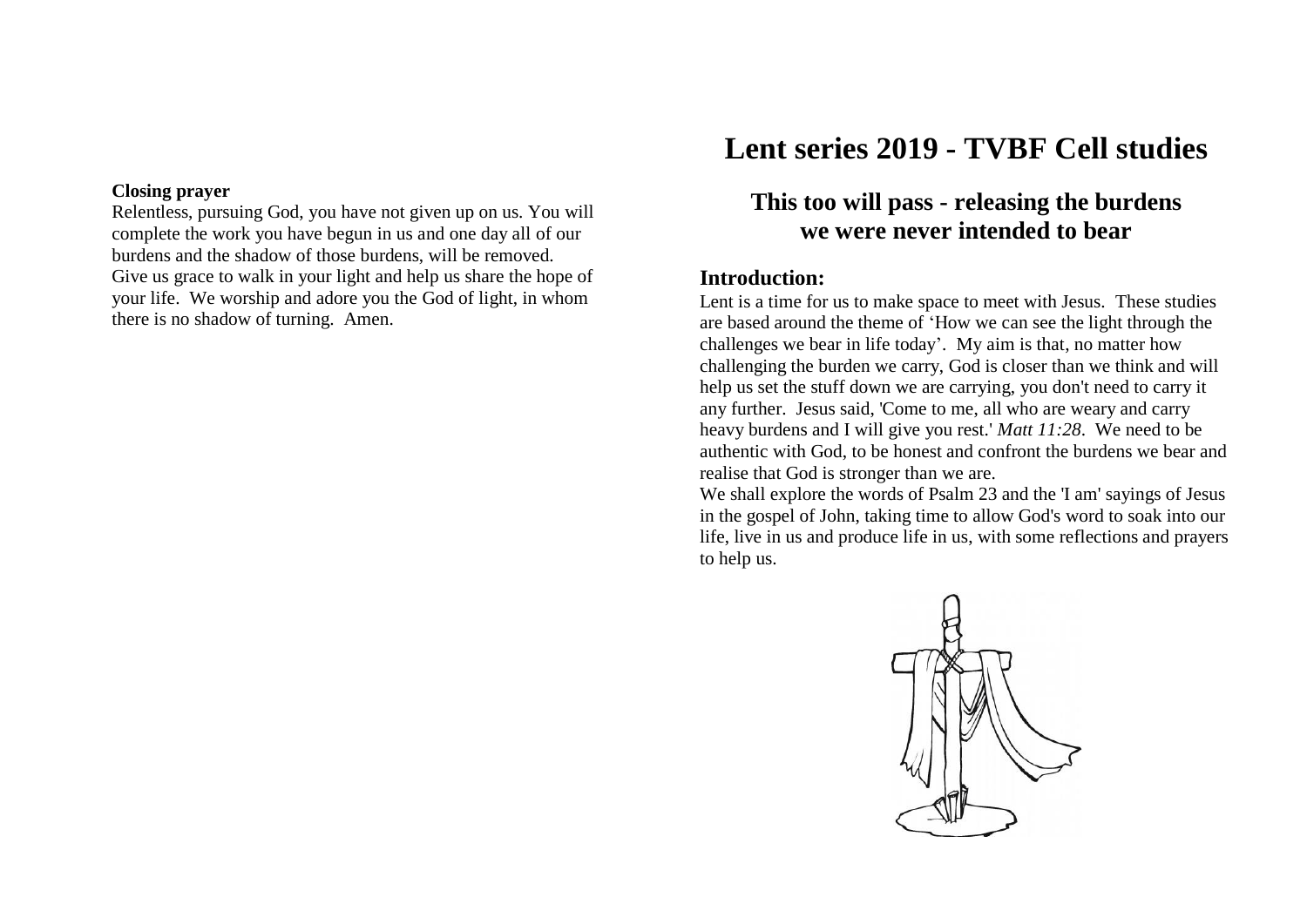# **Study 1: The burden of today**

**Read:** Psalm 23:1 & John 10:11-16

#### **Icebreaker**

Take a blank piece of paper and write down 10-20 ways in which the Lord has provided for you, or protected you, in the last month. Don't repeat anything on the list. What is the impact of making this list on your thinking today?

# **Opening prayer**

Father God, thank you that you are always present with us. Come close to us as we embark on this study and remind us just how much you love us and how willing you are to protect and provide for us. Help us lift our gaze to discover again the joy of your work in our lives. Amen

# **Discussion questions**

- 1. When have you found it hard to trust God and what was it that caused you to wonder whether God was with you?
- 2. Do you find trusting God easy or hard? Why do you think that is?
- 3. Look again at the list you made in the icebreaker. How does remembering God's goodness in the past help you in the present?
- 4. How do you address the reality that there are Christians in the world at this moment who are hungry, without any shelter and are being persecuted? What could our church family do to help?
- 5. Do you know someone who is currently finding it hard to trust God? How could you or your Christian friends help them?
- 6. What do you think are some of the causes of a lack of trust in God's provision and how would you address those issues?
- 7. Look at Psalm 23:1. Is there an area in your life where you feel you are lacking in some way, or bearing a burden? Take a few moments in prayer to lay that specific issue before the Lord.
- 8. Look at John 10:11-16, if need be read it aloud. What specific truths can you find in the passage which speak to you?

# **Closing prayer**

God my shepherd, I focus my eyes on you. I lift to you the concerns, burdens I carry today....... I lift to you the people for whom I carry a burden... Please help me to trust you anew, let me see your provision and nearness in new ways and remind me of your faithfulness and kindness. Amen.

## **Read:** Psalm 23:6 & John 8:12, 9:5 15:1,5

# **Icebreaker**

Imagine you are looking down into a canyon where all your worries, burdens and anxieties are. Now imagine that instead of looking down, you look up and discover God holding you securely like a great eagle. How does the change of perspective make you feel? What lessons do you learn?

# **Opening prayer**

Father thank you that you know tomorrow before it begins. You know the end from the beginning. Please bring to our attention those areas of our lives where we need to learn to trust you more and worry less. Thank you that you are more committed to us than we are to you. Thank you that you live in us by the power of the Holy Spirit. Amen. **Discussion questions**

- 1. In what ways do you think we over-emphasise our pursuit of God and under-emphasise God's pursuit of us?
- 2. How does it make you feel to be reminded God is more committed to you than you are to Him?
- 3. Do you have any particular anxieties about the future? What are the burdens you carry? How does the assurance of God 's goodness and peace help you to face those anxieties?
- 4. Looking back, are there past issues or burdens you have seen God minister into?
- 5. Are there issues or burdens in your life now that you need God to bring change to?
- 6. What things have you discovered about God that have brought you closer to Him?

Consider *John 8:12; John 9:5; John 14:25-27; John 15:1,5;* 

 *2 Peter 1: 3-4; Ps 43:3; Ps 79:8; Col. 3: 15; 2 Thessalonians 3:16.*

- 7. As you prepare for Holy Week, how can you allow space and time each day to remind yourself of Christ's love for you?
- 8. Look ahead to Easter Sunday, how can you celebrate that the light of the world conquered the darkness of the day and has lifted the burden you face tomorrow?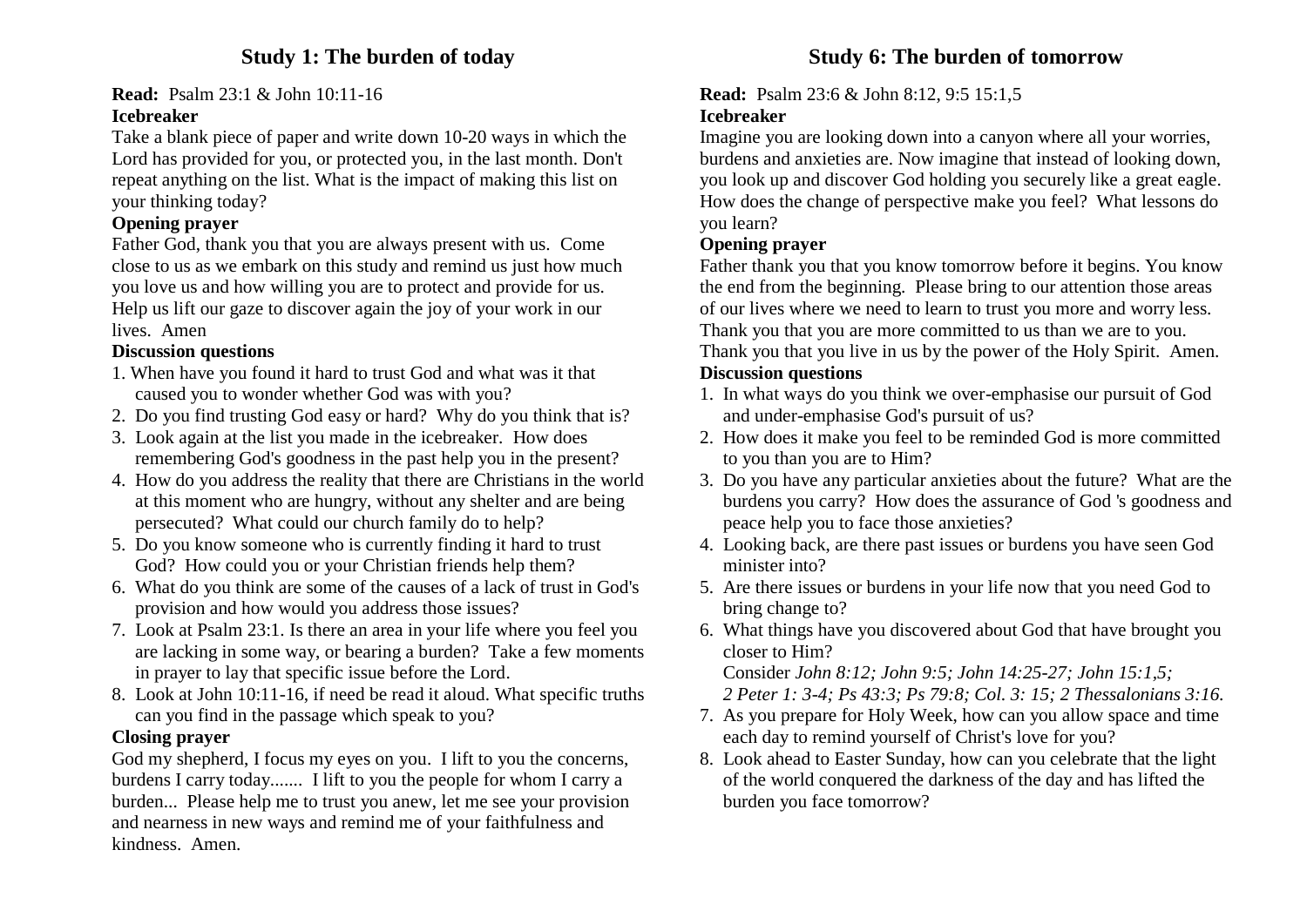# **Study 5: The burden of a spiritual assault**

#### **Read:** Psalm 23:5 & John 6:26-35, 41, 48, 51

#### **Icebreaker**

Have you been invited to a friend's house for a meal, or have invited someone to your home for a meal? What is it about sharing a meal with someone that is special? Why does it feel particularly helpful when you are going through a hard time?

## **Opening praye**r.

Father, thank you for being our defender. In the midst of the burden of battles, please remind us of your strength, commitment and love for us. As we think about the areas of our lives where we need you most, we ask you to give us the grace to see things through your eyes. Help us to lean into your strength, remembering that it is always available for us. Amen

## **Discussion questions**

- 1. What are the enemies you think threaten your identity in Christ?
- 2. What do you run to for security?
- 3. What do you most hunger for and how is that hunger evidenced in your life?
- 4. Many Christians believe God will not let them suffer but reality is that Christians do suffer. How does the reality that God is with us when we suffer, or face spiritual assault, help us to bear the burden of such an assault?
- 5. Have you ever sensed God's presence with you in the burden of dealing with a spiritual assault on you?
- 6. How does the presence of God help you deal with what you are facing? Consider *Psalm 16:5; Psalm 116:13; 1 John 2: 20,27*
- 7. Do you ever wonder where God is in the midst of a spiritual assault on you? What do you do when tempted to feel like this?
- 8. How can you be a support and help to someone else who needs to know God's love for them and His heart towards them, when they feel the burden of a spiritual assault on them?

## **Closing prayer**

Bread of life we hunger for you, you alone can satisfy our deepest needs. You alone bring us security, forgive us when we run to the wrong things for protection and nourishment. As we come to you, give us faith to believe you are all we need. Sustain us moment by moment and continually anoint us with your presence. Amen.

**Read:** Psalm 23:2-3 & John 10:7-10

# **Icebreaker**

Make a list of the things you have done this past week. How many people have you seen and what things did you talk about, or achieve? Do you often feel tired by the end of the week?

## **Opening prayer**

Father God, thank you that you promised to give rest and refreshment to your people. Draw near to us by the power of your Holy Spirit and remind us of your deep grace and unfailing love. Refresh and renew us as we spend time reflecting on your character and commitment to us, your people. Give us strength, faith and courage to serve you. Amen. **Discussion questions**

- 1. Do you have a tendency to over-work? Where does it come from?
- 2. Some people think they can only get exhausted when doing more than God asks but do you think it is possible to become weary in God's service? Did Jesus or the leaders in the early church show signs of exhaustion? Consider the following as you answer? *Matthew 11:28-30; Psalm 62:1-2, 5-8; 1Peter 5:10-11*
- 3. Have you ever been exhausted? If you have, what were the causes of the exhaustion?
- 4. Jesus invites his followers to come to Him and experience rest, is that your experience as a Christian? If not, then what do you think is wrong with the way we do Christian service and community?
- 5. Have you tried different ways of making sure you are connected to Jesus? Which ways worked for you and which ways did not?
- 6. The Bible tells us God rested on the  $7<sup>th</sup>$  day of creation. Why did God rest and what lessons can we learn from His example?
- 7. Jesus in Hebrews 4:1-13 is described as *better than a Sabbath rest, a day of restoration and renewal each week, for the people of God.* What do you think the writer to Hebrews means when he says this?
- 8. What practical changes can you incorporate into your routine to help you rest and enjoy God's restorative work in your life?

## **Closing prayer**

God my restorer, root me deeply into you. Help me establish a pattern of drinking at your well daily. When I am weary, lift me up, help me find my satisfaction in you. Help me base the pattern of my life on the Lord, strengthen my body and restore my soul, renew me Lord. Amen.